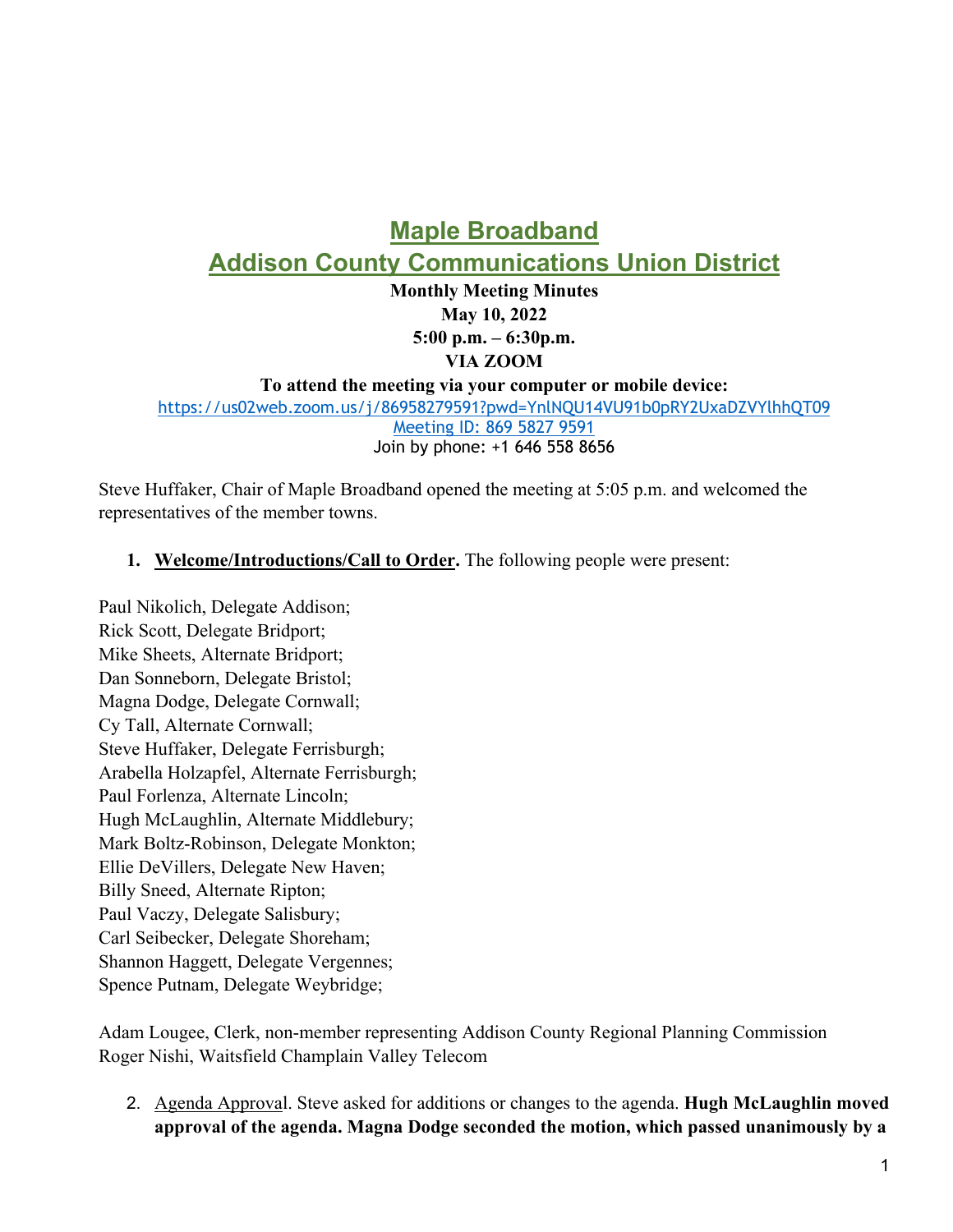## **voice vote/show of hands.**

- **3.** Approve meeting minutes from April 6, 2022. **Magna Dodge moved approval of the minutes from April. Paul Vaczy seconded the motion to approve the minutes. All approved the minutes from April's meeting, which passed by a voice vote/show of hands.**
- **4.** Officer Elections. Steve Huffaker turned the meeting over to Adam Lougee, Clerk to run the election.
	- **a.** Chair. Adam noted at the previous meeting the Executive Committee had nominated Steve Huffaker to remain as Chair of Maple Broadband. He noted it had opened the floor to other nominees at that time and no one had volunteered. Adam opened the floor again for other nominees to Serve as Chair. Hearing none, Adam asked for a motion to re-elect Steve Huffaker as Chair of Maple Broadband. **Hugh McLaughlin moved to elect Steve Huffaker as Chair. Carl Seibecker seconded the motion, which passed unanimously.**
	- b. Vice Chair. Adam noted at the previous meeting the Executive Committee had Nominated Ellie DeVillers to serve as Vice Chair of Maple Broadband. He noted it had opened the floor to other nominees at that time and no one had volunteered. Adam opened the floor again for other nominees to serve as Vice Chair. Hearing none, Adam asked for a motion to elect Ellie DeVillers as Vice Chair of Maple Broadband. **Steve Huffaker moved to elect Ellie DeVillers as Vice Chair. Shannon Haggett seconded the motion, which passed unanimously.**
- **5.** Delegate Appointments Reminder. Steve noted that two towns, Leicester and Whiting, had not appointed delegates. Hugh Mclaughlin stated he will work on getting a delegate from Whiting.
- **6.** Grant Report. For this portion of the meeting, **Steve Huffaker moved to find that premature public knowledge of Maple Broadband's contractual negotiations would clearly place Maple Broadband at a substantial disadvantage in those negotiations. Paul Forlenza seconded the motion, which passed unanimously by a voice vote/show of hands.**

**Steve then moved that Maple Broadband enter Executive Session for the purpose of discussing Maple Broadband's contractual negotiations. Magna Dodge seconded the motion, which passed unanimously by a voice vote/show of hands.** 

**The Board entered executive session at 5:30 p.m.**

**The Board left executive session at 5:57 p.m.**

- 7. Audit Report and Treasurer's Report. Cy Tall reported on the Audit and other financial documents she had sent out prior to the meeting. Cy noted our audit is complete and accurately reflects Maple Broadband's financial position. She also noted that the auditor made some findings and suggestions about internal documentation of grants, but most of those comments stemmed from the very infancy of MapleBroadband and have been corrected. **Magna Dodge moved to accept the audit report. Paul Nikolich seconded the motion which passed unanimously by a voice vote/show of hands.**
- 8. Operations Report.
	- a. Material Pre-purchase update: Steve showed a picture of the fenced area at WCVT where MapleBroadband will be storing its equipment. He noted we had started to receive cable strand, and would get our shipping container tomorrow.